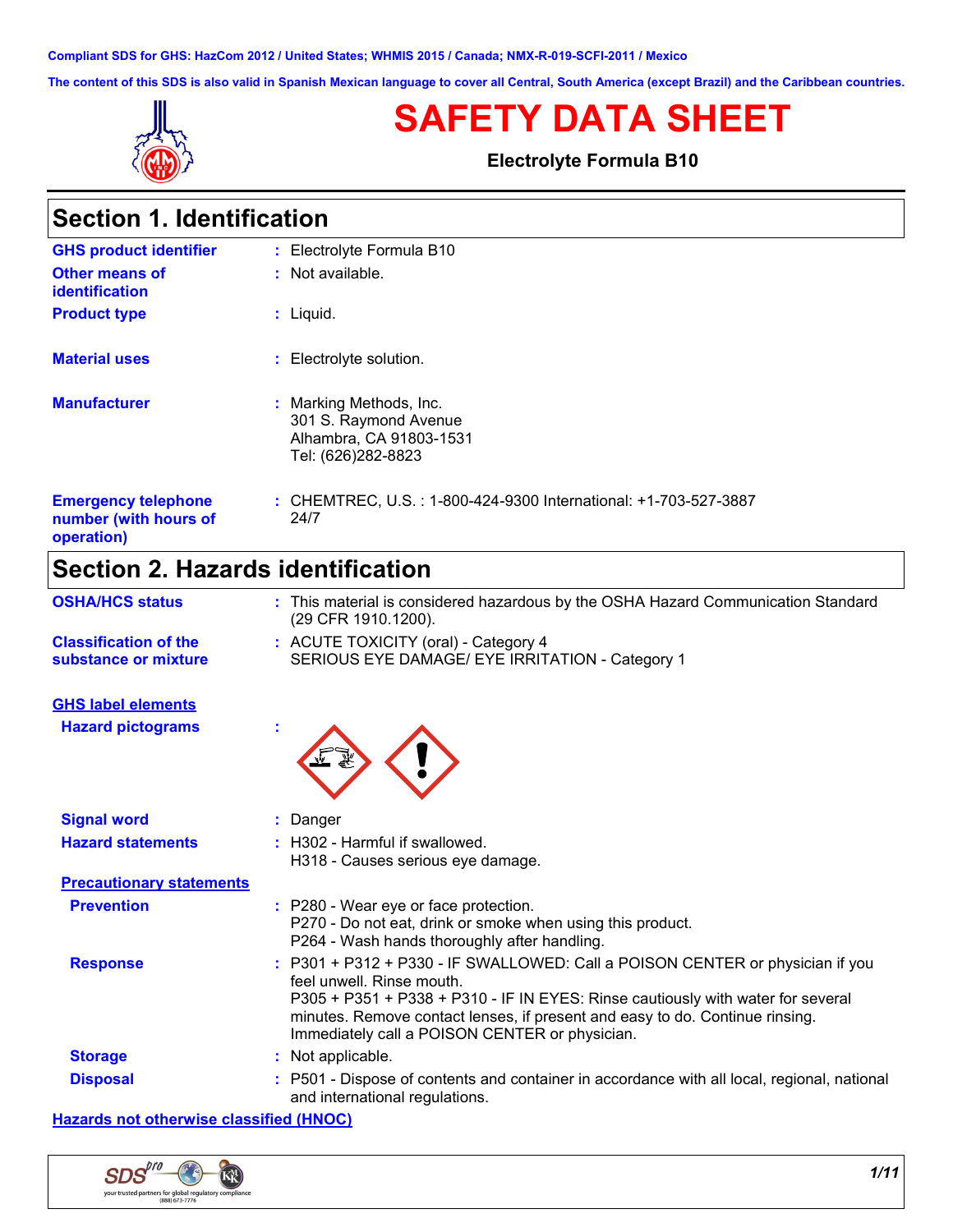## **Section 2. Hazards identification**

| <b>Physical hazards not</b> | $:$ None |
|-----------------------------|----------|
| otherwise classified        |          |
| (PHNOC)                     |          |
| <b>Health hazards not</b>   | $:$ None |
| otherwise classified        |          |
| (HHNOC)                     |          |

 $e$  known.

e known.

# **Section 3. Composition/information on ingredients**

| Substance/mixture     | : Mixture        |
|-----------------------|------------------|
| <b>Other means of</b> | : Not available. |
| <i>identification</i> |                  |

| <b>CAS number/other identifiers</b> |
|-------------------------------------|
|-------------------------------------|

| <b>CAS number</b>   | : Not applicable. |    |
|---------------------|-------------------|----|
| <b>Product code</b> | : Not available.  |    |
| ngredient name      |                   |    |
| Calojum nitrato     |                   | 10 |

| <b>Indredient name</b> | $\bullet$<br>70               | $\bigcap$<br>number ر |
|------------------------|-------------------------------|-----------------------|
| Calcium nitrate        | $10 - 30$                     | 10124-37-5            |
| Sodium Chlorate        | $\overline{A}$<br>$-5$<br>1 U | 7775-09-9             |

**Any concentration shown as a range is to protect confidentiality or is due to batch variation.**

**There are no additional ingredients present which, within the current knowledge of the supplier and in the concentrations applicable, are classified as hazardous to health or the environment and hence require reporting in this section.**

**Occupational exposure limits, if available, are listed in Section 8.**

## **Section 4. First aid measures**

| <b>Description of necessary first aid measures</b> |                                                                                                                                                                                                                                                                                                                                                                                                                     |  |
|----------------------------------------------------|---------------------------------------------------------------------------------------------------------------------------------------------------------------------------------------------------------------------------------------------------------------------------------------------------------------------------------------------------------------------------------------------------------------------|--|
| Eye contact                                        | : Get medical attention immediately. Call a poison center or physician. Immediately flush<br>eyes with plenty of water, occasionally lifting the upper and lower eyelids. Check for<br>and remove any contact lenses. Continue to rinse for at least 20 minutes. Chemical<br>burns must be treated promptly by a physician.                                                                                         |  |
| <b>Inhalation</b>                                  | : Remove victim to fresh air and keep at rest in a position comfortable for breathing. If not<br>breathing, if breathing is irregular or if respiratory arrest occurs, provide artificial<br>respiration or oxygen by trained personnel. It may be dangerous to the person providing<br>aid to give mouth-to-mouth resuscitation. Maintain an open airway. Get medical<br>attention if symptoms occur.              |  |
| <b>Skin contact</b>                                | : Get medical attention immediately. Call a poison center or physician. Flush<br>contaminated skin with plenty of water. Wash contaminated clothing thoroughly with<br>water before removing it, or wear gloves. Continue to rinse for at least 20 minutes.<br>Chemical burns must be treated promptly by a physician. Wash clothing before reuse.<br>Clean shoes thoroughly before reuse.                          |  |
| Ingestion                                          | : Wash out mouth with water. If material has been swallowed and the exposed person is<br>conscious, give small quantities of water to drink. Do not induce vomiting unless<br>directed to do so by medical personnel. If vomiting occurs, the head should be kept low<br>so that vomit does not enter the lungs. Never give anything by mouth to an unconscious<br>person. Get medical attention if symptoms occur. |  |

**Most important symptoms/effects, acute and delayed**

### **Potential acute health effects**

**Eye contact :** Causes serious eye damage.

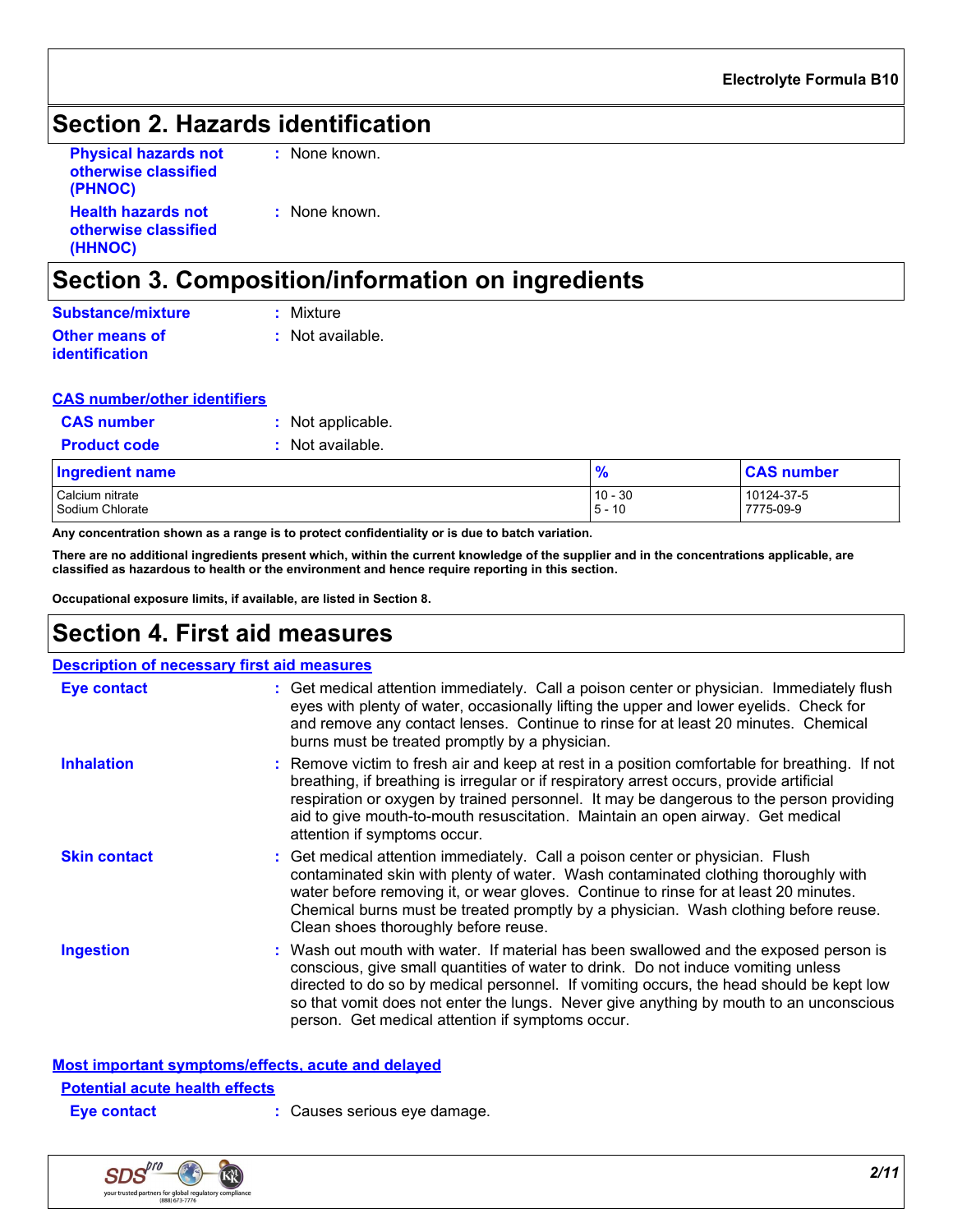# **Section 4. First aid measures**

| <b>Inhalation</b>                 | May give off gas, vapor or dust that is very irritating or corrosive to the respiratory<br>system. Exposure to decomposition products may cause a health hazard. Serious<br>effects may be delayed following exposure.                                                                                                                                                                                          |  |
|-----------------------------------|-----------------------------------------------------------------------------------------------------------------------------------------------------------------------------------------------------------------------------------------------------------------------------------------------------------------------------------------------------------------------------------------------------------------|--|
| <b>Skin contact</b>               | : No known significant effects or critical hazards.                                                                                                                                                                                                                                                                                                                                                             |  |
| <b>Ingestion</b>                  | : Harmful if swallowed. May cause burns to mouth, throat and stomach.                                                                                                                                                                                                                                                                                                                                           |  |
| Over-exposure signs/symptoms      |                                                                                                                                                                                                                                                                                                                                                                                                                 |  |
| <b>Eye contact</b>                | : Adverse symptoms may include the following:<br>pain<br>watering<br>redness                                                                                                                                                                                                                                                                                                                                    |  |
| <b>Inhalation</b>                 | : No known significant effects or critical hazards.                                                                                                                                                                                                                                                                                                                                                             |  |
| <b>Skin contact</b>               | : Adverse symptoms may include the following:<br>pain or irritation<br>redness<br>blistering may occur                                                                                                                                                                                                                                                                                                          |  |
| <b>Ingestion</b>                  | Adverse symptoms may include the following:<br>stomach pains                                                                                                                                                                                                                                                                                                                                                    |  |
|                                   | Indication of immediate medical attention and special treatment needed, if necessary                                                                                                                                                                                                                                                                                                                            |  |
| <b>Notes to physician</b>         | : In case of inhalation of decomposition products in a fire, symptoms may be delayed.<br>The exposed person may need to be kept under medical surveillance for 48 hours.                                                                                                                                                                                                                                        |  |
| <b>Specific treatments</b>        | : No specific treatment.                                                                                                                                                                                                                                                                                                                                                                                        |  |
| <b>Protection of first-aiders</b> | : No action shall be taken involving any personal risk or without suitable training. If it is<br>suspected that fumes are still present, the rescuer should wear an appropriate mask or<br>self-contained breathing apparatus. It may be dangerous to the person providing aid to<br>give mouth-to-mouth resuscitation. Wash contaminated clothing thoroughly with water<br>before removing it, or wear gloves. |  |
|                                   |                                                                                                                                                                                                                                                                                                                                                                                                                 |  |

**See toxicological information (Section 11)**

# **Section 5. Fire-fighting measures**

| <b>Extinguishing media</b>                               |                                                                                                                                                                          |
|----------------------------------------------------------|--------------------------------------------------------------------------------------------------------------------------------------------------------------------------|
| <b>Suitable extinguishing</b><br>media                   | : Use an extinguishing agent suitable for the surrounding fire.                                                                                                          |
| <b>Unsuitable extinguishing</b><br>media                 | $:$ None known.                                                                                                                                                          |
| <b>Specific hazards arising</b><br>from the chemical     | : No specific fire or explosion hazard.                                                                                                                                  |
| <b>Hazardous thermal</b><br>decomposition products       | : Decomposition products may include the following materials:<br>nitrogen oxides<br>halogenated compounds<br>metal oxide/oxides                                          |
| <b>Special protective actions</b><br>for fire-fighters   | : No special measures are required.                                                                                                                                      |
| <b>Special protective</b><br>equipment for fire-fighters | : Fire-fighters should wear appropriate protective equipment and self-contained breathing<br>apparatus (SCBA) with a full face-piece operated in positive pressure mode. |

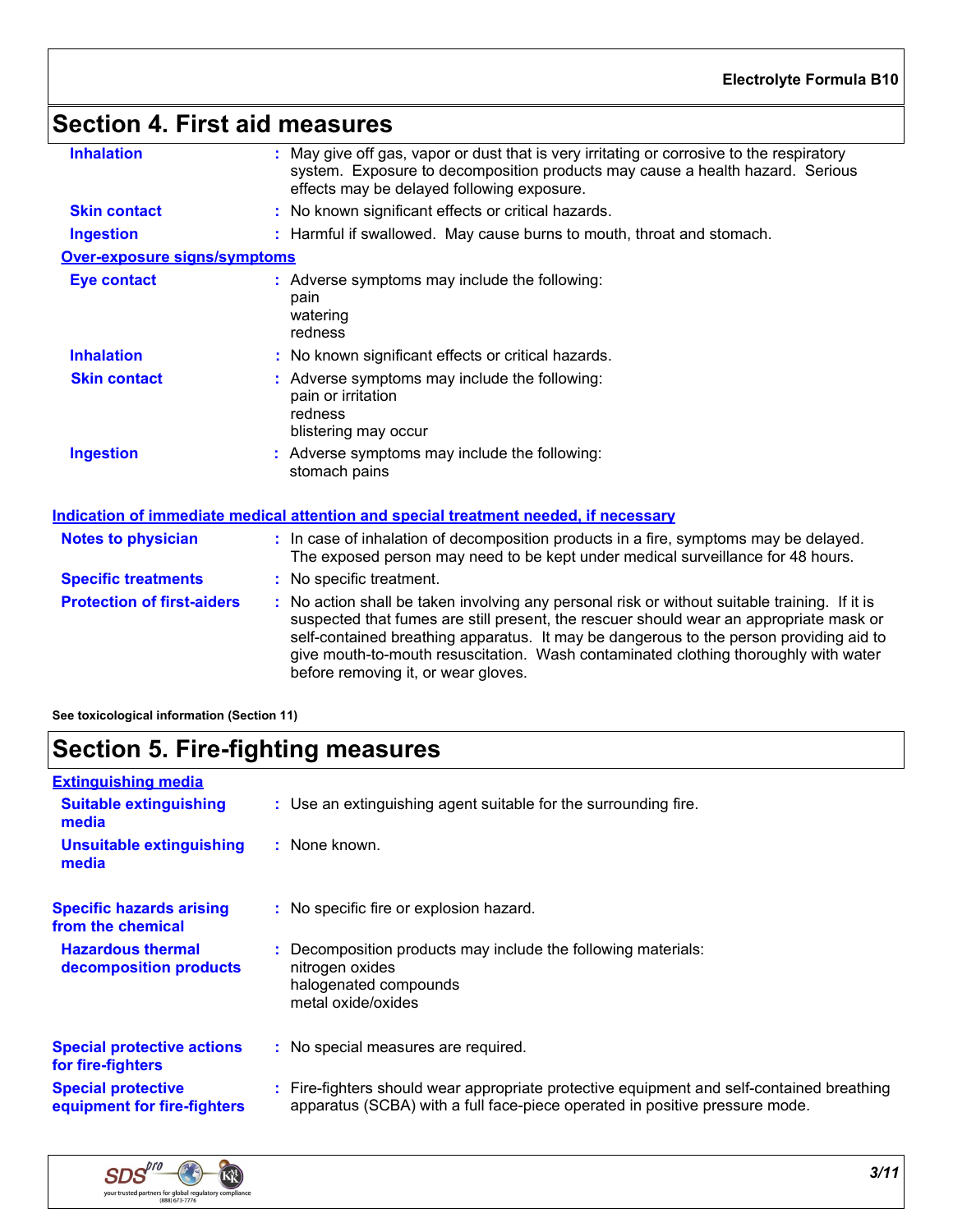# **Section 6. Accidental release measures**

**Personal precautions, protective equipment and emergency procedures**

| For non-emergency<br>personnel                               | : Do not breathe vapor or mist. Provide adequate ventilation. Wear appropriate<br>respirator when ventilation is inadequate. Put on appropriate personal protective<br>equipment.                                                                                                                                                                                                                                                                                                                                                                                                                                                  |
|--------------------------------------------------------------|------------------------------------------------------------------------------------------------------------------------------------------------------------------------------------------------------------------------------------------------------------------------------------------------------------------------------------------------------------------------------------------------------------------------------------------------------------------------------------------------------------------------------------------------------------------------------------------------------------------------------------|
| For emergency responders :                                   | If specialized clothing is required to deal with the spillage, take note of any information in<br>Section 8 on suitable and unsuitable materials. See also the information in "For non-<br>emergency personnel".                                                                                                                                                                                                                                                                                                                                                                                                                   |
| <b>Environmental precautions</b>                             | : Avoid dispersal of spilled material and runoff and contact with soil, waterways, drains<br>and sewers. Inform the relevant authorities if the product has caused environmental<br>pollution (sewers, waterways, soil or air).                                                                                                                                                                                                                                                                                                                                                                                                    |
| <b>Methods and materials for containment and cleaning up</b> |                                                                                                                                                                                                                                                                                                                                                                                                                                                                                                                                                                                                                                    |
| <b>Spill</b>                                                 | : Stop leak if without risk. Move containers from spill area. Approach release from<br>upwind. Prevent entry into sewers, water courses, basements or confined areas. Wash<br>spillages into an effluent treatment plant or proceed as follows. Contain and collect<br>spillage with non-combustible, absorbent material e.g. sand, earth, vermiculite or<br>diatomaceous earth and place in container for disposal according to local regulations<br>(see Section 13). Dispose of via a licensed waste disposal contractor. Contaminated<br>absorbent material may pose the same hazard as the spilled product. Note: see Section |

# 1 for emergency contact information and Section 13 for waste disposal.

# **Section 7. Handling and storage**

### **Precautions for safe handling**

| <b>Protective measures</b>                                                | : Put on appropriate personal protective equipment (see Section 8). Do not get in eyes or<br>on skin or clothing. Do not breathe vapor or mist. Do not ingest. If during normal use<br>the material presents a respiratory hazard, use only with adequate ventilation or wear<br>appropriate respirator. Keep in the original container or an approved alternative made<br>from a compatible material, kept tightly closed when not in use. Empty containers retain<br>product residue and can be hazardous. Do not reuse container. |
|---------------------------------------------------------------------------|--------------------------------------------------------------------------------------------------------------------------------------------------------------------------------------------------------------------------------------------------------------------------------------------------------------------------------------------------------------------------------------------------------------------------------------------------------------------------------------------------------------------------------------|
| <b>Advice on general</b><br>occupational hygiene                          | Eating, drinking and smoking should be prohibited in areas where this material is<br>handled, stored and processed. Workers should wash hands and face before eating,<br>drinking and smoking. See also Section 8 for additional information on hygiene<br>measures. Remove contaminated clothing and protective equipment before entering<br>eating areas.                                                                                                                                                                          |
| <b>Conditions for safe storage,</b><br>including any<br>incompatibilities | : Store in accordance with local regulations. Store in original container protected from<br>direct sunlight in a dry, cool and well-ventilated area, away from incompatible materials<br>(see Section 10) and food and drink. Store locked up. Keep container tightly closed<br>and sealed until ready for use. Containers that have been opened must be carefully<br>resealed and kept upright to prevent leakage. Do not store in unlabeled containers.<br>Use appropriate containment to avoid environmental contamination.       |

## **Section 8. Exposure controls/personal protection**

| <b>Control parameters</b>           |  |
|-------------------------------------|--|
| <b>United States</b>                |  |
| <b>Occupational exposure limits</b> |  |
| None.                               |  |
| <b>Canada</b>                       |  |
| <b>Occupational exposure limits</b> |  |

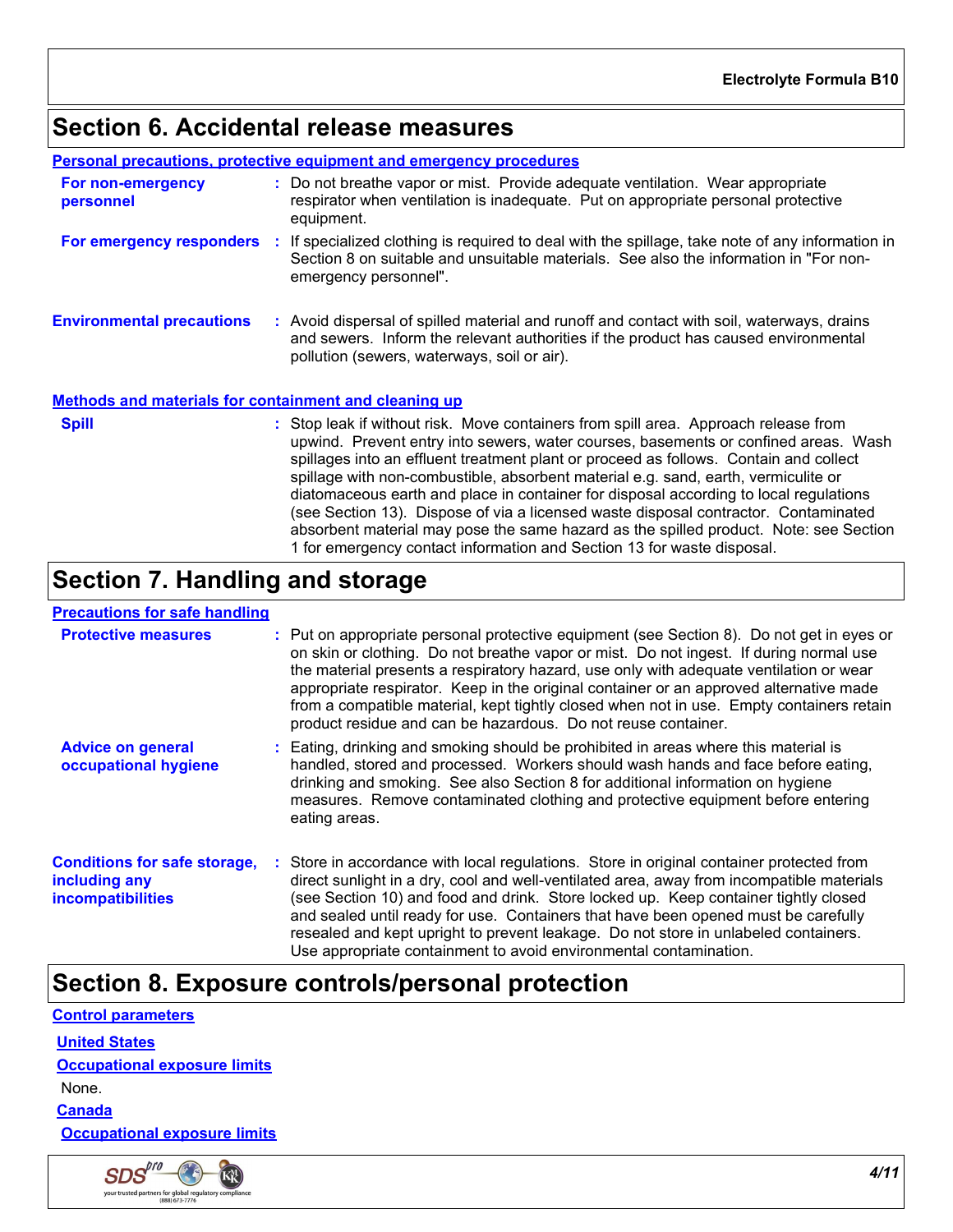# **Section 8. Exposure controls/personal protection**

### None.

**Mexico**

None.

| <b>Appropriate engineering</b><br><b>controls</b> | : If user operations generate dust, fumes, gas, vapor or mist, use process enclosures,<br>local exhaust ventilation or other engineering controls to keep worker exposure to<br>airborne contaminants below any recommended or statutory limits.                                                                                                                                                                                                        |
|---------------------------------------------------|---------------------------------------------------------------------------------------------------------------------------------------------------------------------------------------------------------------------------------------------------------------------------------------------------------------------------------------------------------------------------------------------------------------------------------------------------------|
| <b>Environmental exposure</b><br><b>controls</b>  | : Emissions from ventilation or work process equipment should be checked to ensure<br>they comply with the requirements of environmental protection legislation.                                                                                                                                                                                                                                                                                        |
| <b>Individual protection measures</b>             |                                                                                                                                                                                                                                                                                                                                                                                                                                                         |
| <b>Hygiene measures</b>                           | : Wash hands, forearms and face thoroughly after handling chemical products, before<br>eating, smoking and using the lavatory and at the end of the working period.<br>Appropriate techniques should be used to remove potentially contaminated clothing.<br>Wash contaminated clothing before reusing. Ensure that eyewash stations and safety<br>showers are close to the workstation location.                                                       |
| <b>Eye/face protection</b>                        | Safety eyewear complying with an approved standard should be used when a risk<br>assessment indicates this is necessary to avoid exposure to liquid splashes, mists,<br>gases or dusts. If contact is possible, the following protection should be worn, unless<br>the assessment indicates a higher degree of protection: chemical splash goggles and/<br>or face shield. If inhalation hazards exist, a full-face respirator may be required instead. |
| <b>Skin protection</b>                            |                                                                                                                                                                                                                                                                                                                                                                                                                                                         |
| <b>Hand protection</b>                            | : Chemical-resistant, impervious gloves complying with an approved standard should be<br>worn at all times when handling chemical products if a risk assessment indicates this is<br>necessary.                                                                                                                                                                                                                                                         |
| <b>Body protection</b>                            | : Personal protective equipment for the body should be selected based on the task being<br>performed and the risks involved and should be approved by a specialist before<br>handling this product.                                                                                                                                                                                                                                                     |
| <b>Other skin protection</b>                      | : Appropriate footwear and any additional skin protection measures should be selected<br>based on the task being performed and the risks involved and should be approved by a<br>specialist before handling this product.                                                                                                                                                                                                                               |
| <b>Respiratory protection</b>                     | : Use a properly fitted, air-purifying or supplied air respirator complying with an approved<br>standard if a risk assessment indicates this is necessary. Respirator selection must be<br>based on known or anticipated exposure levels, the hazards of the product and the safe<br>working limits of the selected respirator.                                                                                                                         |

# **Section 9. Physical and chemical properties**

| <b>Appearance</b>     |  |
|-----------------------|--|
| <b>Physical state</b> |  |

| <b>Physical state</b>            | $:$ Liquid.                          |
|----------------------------------|--------------------------------------|
| <b>Color</b>                     | $:$ Clear.                           |
| Odor                             | $:$ Not available.                   |
| Odor threshold                   | Not available.<br>t.                 |
| рH                               | $: 5.5 \text{ to } 6.5$              |
| <b>Melting point</b>             | : $0^{\circ}$ C (32 $^{\circ}$ F)    |
| <b>Boiling point</b>             | : $100^{\circ}$ C (212 $^{\circ}$ F) |
| <b>Flash point</b>               | Not applicable.<br>t.                |
| <b>Evaporation rate</b>          | $:$ Not available.                   |
| <b>Flammability (solid, gas)</b> | : Not available.                     |
|                                  |                                      |

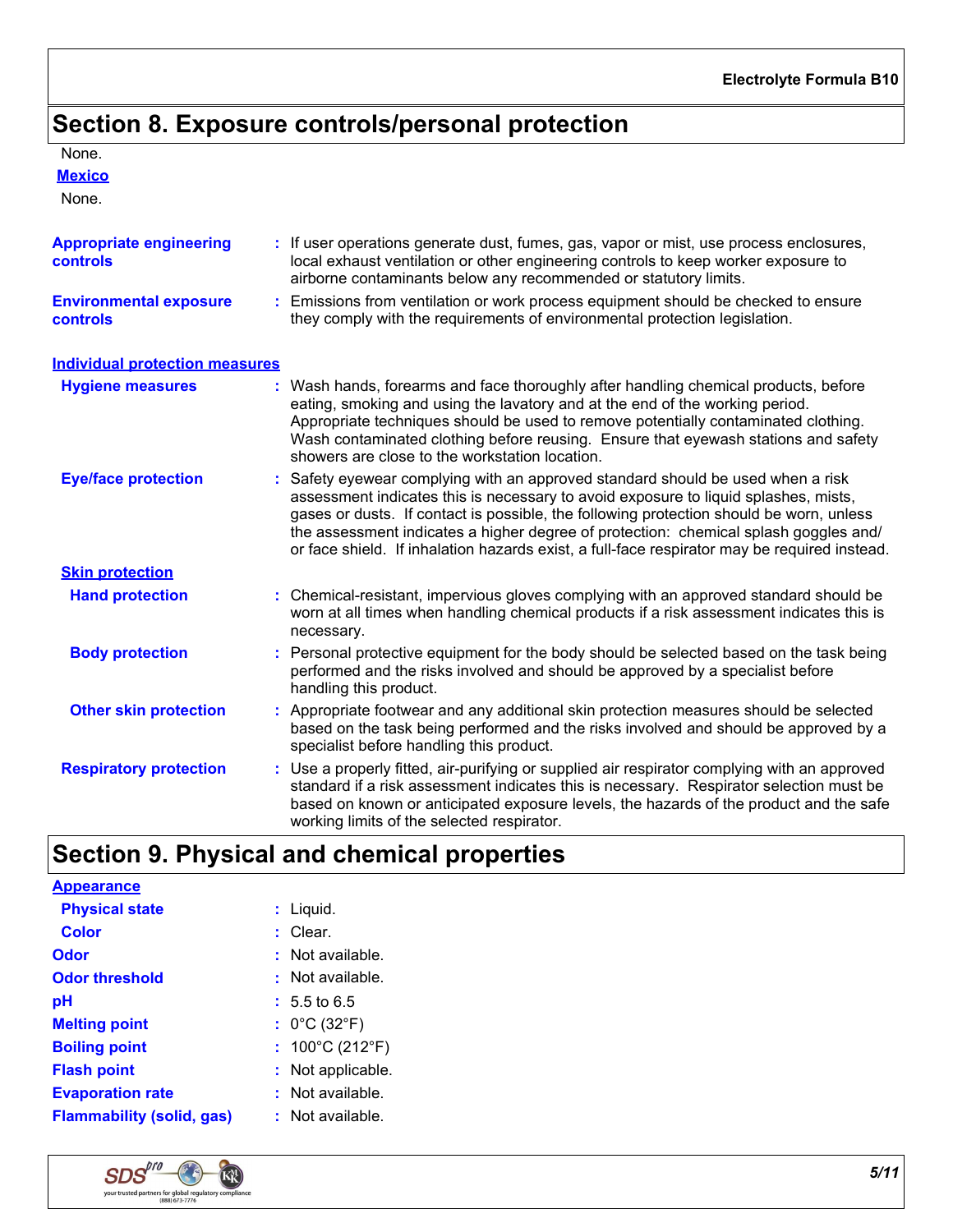# **Section 9. Physical and chemical properties**

| Lower and upper explosive<br>(flammable) limits   | $:$ Not available. |
|---------------------------------------------------|--------------------|
| <b>Vapor pressure</b>                             | $:$ Not available. |
| <b>Vapor density</b>                              | : $>1$ [Air = 1]   |
| <b>Relative density</b>                           | 1.08               |
| <b>Solubility</b>                                 | Miscible in water. |
| <b>Partition coefficient: n-</b><br>octanol/water | $:$ Not available. |
| <b>Auto-ignition temperature</b>                  | $:$ Not available. |
| <b>Decomposition temperature</b>                  | $:$ Not available. |
| <b>Viscosity</b>                                  | $:$ Not available. |
| <b>Volatility</b>                                 | $:$ Not available. |
| VOC (w/w)                                         | $: 0.04 \%$ (w/w)  |

# **Section 10. Stability and reactivity**

| <b>Reactivity</b>                            | : No specific test data related to reactivity available for this product or its ingredients.                                  |
|----------------------------------------------|-------------------------------------------------------------------------------------------------------------------------------|
| <b>Chemical stability</b>                    | : The product is stable.                                                                                                      |
| <b>Possibility of hazardous</b><br>reactions | : Under normal conditions of storage and use, hazardous reactions will not occur.                                             |
| <b>Conditions to avoid</b>                   | : No specific data.                                                                                                           |
| <b>Incompatible materials</b>                | : Reactive or incompatible with the following materials: strong base, alkalis, reducing<br>materials and oxidizing materials. |
| <b>Hazardous decomposition</b><br>products   | : Under normal conditions of storage and use, hazardous decomposition products should<br>not be produced.                     |

## **Section 11. Toxicological information**

### **Information on toxicological effects**

### **Acute toxicity**

| Calcium nitrate<br>302 mg/kg<br>LD50 Oral<br>Rat<br>LD50 Oral<br>Sodium Chlorate<br>1200 mg/kg<br>Rat | <b>Product/ingredient name</b> | <b>Result</b> | <b>Species</b> | <b>Dose</b> | <b>Exposure</b> |
|-------------------------------------------------------------------------------------------------------|--------------------------------|---------------|----------------|-------------|-----------------|
|                                                                                                       |                                |               |                |             |                 |

### **Irritation/Corrosion**

There is no data available.

### **Sensitization**

There is no data available.

### **Carcinogenicity**

There is no data available.

### **Specific target organ toxicity (single exposure)**

There is no data available.

**Specific target organ toxicity (repeated exposure)**

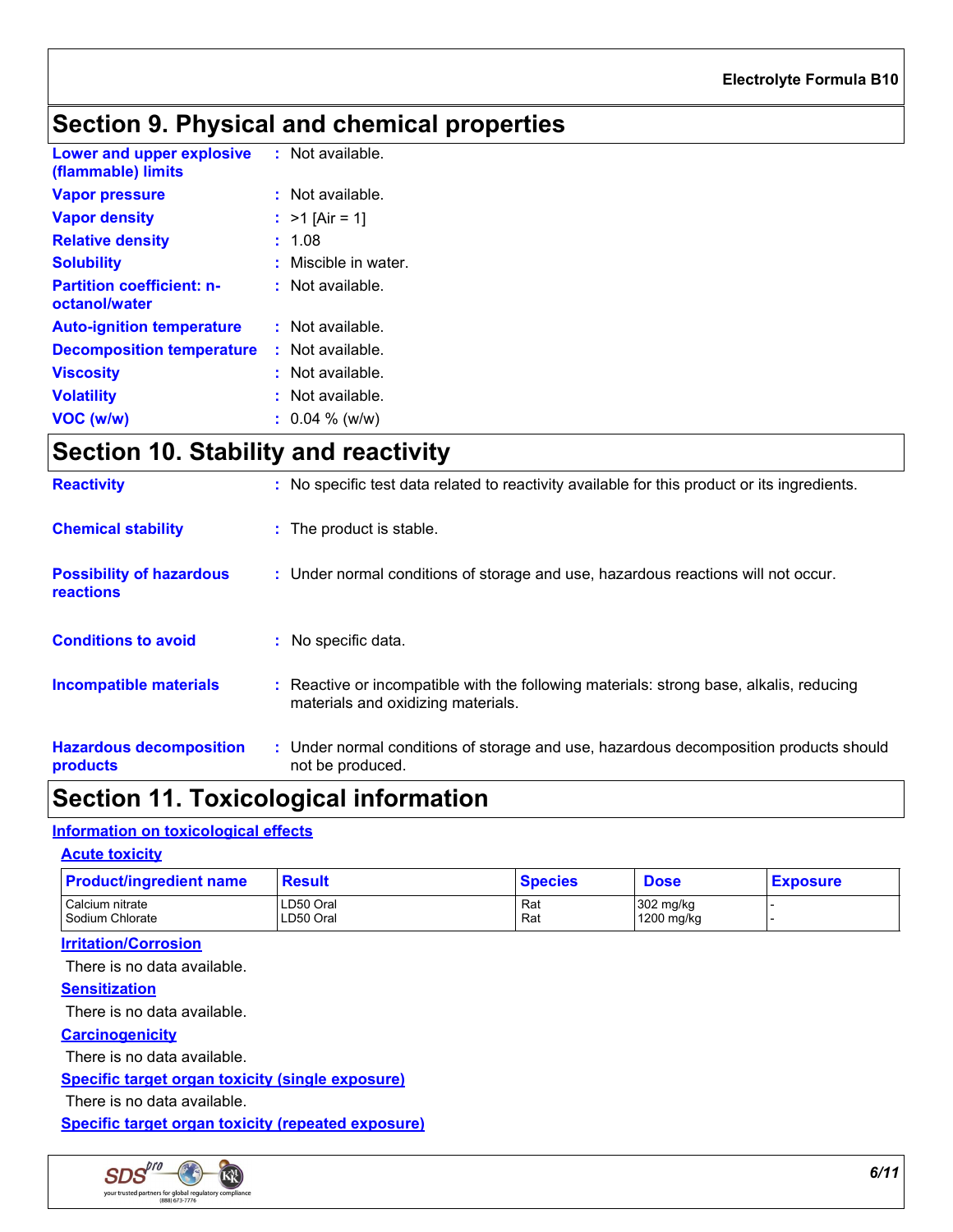# **Section 11. Toxicological information**

There is no data available.

#### **Aspiration hazard**

There is no data available.

| <b>Information on the likely</b><br>routes of exposure | : Dermal contact. Eye contact. Inhalation. Ingestion.                                                                                                                                                                    |
|--------------------------------------------------------|--------------------------------------------------------------------------------------------------------------------------------------------------------------------------------------------------------------------------|
| <b>Potential acute health effects</b>                  |                                                                                                                                                                                                                          |
| <b>Eye contact</b>                                     | : Causes serious eye damage.                                                                                                                                                                                             |
| <b>Inhalation</b>                                      | : May give off gas, vapor or dust that is very irritating or corrosive to the respiratory<br>system. Exposure to decomposition products may cause a health hazard. Serious<br>effects may be delayed following exposure. |
| <b>Skin contact</b>                                    | : No known significant effects or critical hazards.                                                                                                                                                                      |
| <b>Ingestion</b>                                       | : Harmful if swallowed. May cause burns to mouth, throat and stomach.                                                                                                                                                    |

### **Symptoms related to the physical, chemical and toxicological characteristics**

| <b>Eye contact</b>  | : Adverse symptoms may include the following:<br>pain<br>watering<br>redness                           |
|---------------------|--------------------------------------------------------------------------------------------------------|
| <b>Inhalation</b>   | : No known significant effects or critical hazards.                                                    |
| <b>Skin contact</b> | : Adverse symptoms may include the following:<br>pain or irritation<br>redness<br>blistering may occur |
| <b>Ingestion</b>    | : Adverse symptoms may include the following:<br>stomach pains                                         |

### **Delayed and immediate effects and also chronic effects from short and long term exposure**

| <b>Short term exposure</b>                   |                                                     |
|----------------------------------------------|-----------------------------------------------------|
| <b>Potential immediate</b><br><b>effects</b> | : No known significant effects or critical hazards. |
| <b>Potential delayed effects</b>             | : No known significant effects or critical hazards. |
| <b>Long term exposure</b>                    |                                                     |
| <b>Potential immediate</b><br><b>effects</b> | : No known significant effects or critical hazards. |
| <b>Potential delayed effects</b>             | : No known significant effects or critical hazards. |
| <b>Potential chronic health effects</b>      |                                                     |
| <b>General</b>                               | : No known significant effects or critical hazards. |
| <b>Carcinogenicity</b>                       | : No known significant effects or critical hazards. |
| <b>Mutagenicity</b>                          | : No known significant effects or critical hazards. |
| <b>Teratogenicity</b>                        | : No known significant effects or critical hazards. |
| <b>Developmental effects</b>                 | : No known significant effects or critical hazards. |
| <b>Fertility effects</b>                     | : No known significant effects or critical hazards. |

**Numerical measures of toxicity Acute toxicity estimates**

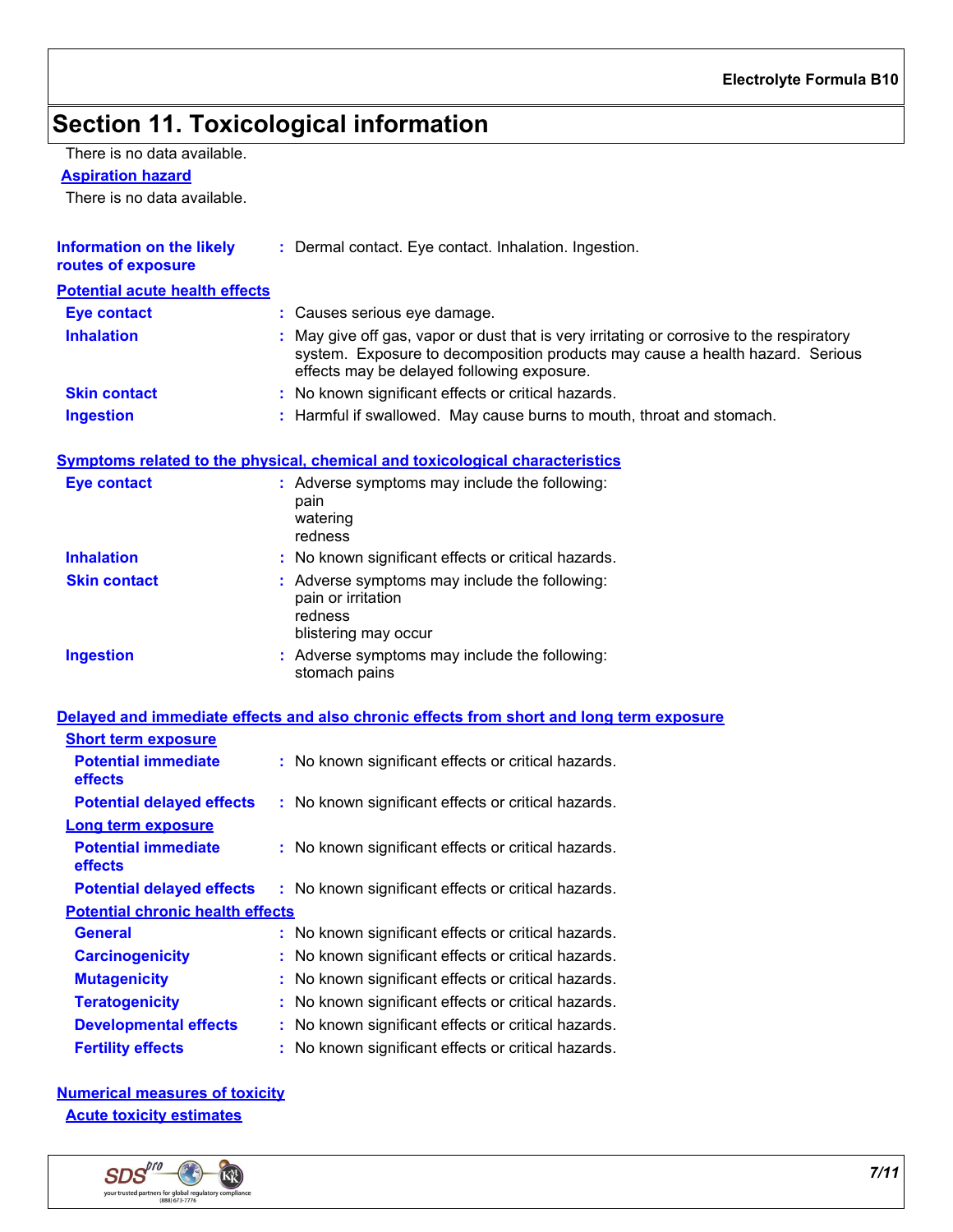### **Electrolyte Formula B10**

# **Section 11. Toxicological information**

| <b>Route</b>                | <b>ATE</b> value           |
|-----------------------------|----------------------------|
| Oral<br>Inhalation (vapors) | 1676.5 mg/kg<br>68.75 mg/L |

# **Section 12. Ecological information**

### **Toxicity**

| <b>Product/ingredient name</b> | <b>Result</b>                       | <b>Species</b>                                                         | <b>Exposure</b> |
|--------------------------------|-------------------------------------|------------------------------------------------------------------------|-----------------|
| Calcium nitrate                | Acute LC50 2400000 µg/L Fresh water | Fish - Lepomis macrochirus                                             | 96 hours        |
| l Sodium Chlorate              | Acute EC50 298 mg/L Fresh water     | Algae - Phaeodactylum tricornutum -<br><b>Exponential growth phase</b> | 72 hours        |
|                                | Acute EC50 919.3 ppm Fresh water    | l Daphnia - Daphnia magna                                              | 48 hours        |
|                                | Acute LC50 3100000 µg/L Fresh water | Crustaceans - Asellus hilgendorfii                                     | 48 hours        |
|                                | Acute LC50 1000 ppm Marine water    | Fish - Cyprinodon variegatus                                           | 96 hours        |
|                                | Chronic NOEC 784 µg/L Fresh water   | Algae - Scenedesmus quadricauda                                        | 96 hours        |
|                                | Chronic NOEC 526 ppm                | Daphnia - Daphnia magna                                                | 21 days         |

### **Persistence and degradability**

There is no data available.

### **Bioaccumulative potential**

| <b>Product/ingredient name</b> | ∣ LoqP <sub>ow</sub> | <b>BCF</b> | <b>Potential</b> |
|--------------------------------|----------------------|------------|------------------|
| Sodium Chlorate                | $< -2.9$             |            | low              |

### **Mobility in soil**

| <b>Soil/water partition</b> | : There is no data available. |
|-----------------------------|-------------------------------|
| <b>coefficient (Koc)</b>    |                               |

### **Other adverse effects** : No known significant effects or critical hazards.

## **Section 13. Disposal considerations**

**Disposal methods :**

SDS. your trusted partne The generation of waste should be avoided or minimized wherever possible. Disposal of this product, solutions and any by-products should comply with the requirements of environmental protection and waste disposal legislation and any regional local authority requirements. Dispose of surplus and non-recyclable products via a licensed waste disposal contractor. Waste should not be disposed of untreated to the sewer unless fully compliant with the requirements of all authorities with jurisdiction. Waste packaging should be recycled. Incineration or landfill should only be considered when recycling is not feasible. This material and its container must be disposed of in a safe way. Care should be taken when handling empty containers that have not been cleaned or rinsed out. Empty containers or liners may retain some product residues. Avoid dispersal of spilled material and runoff and contact with soil, waterways, drains and sewers.

## **Section 14. Transport information**

|                                   | <b>DOT</b>                                    | <b>TDG / NOM-003-SCT</b> | <b>IMDG</b>    | <b>IATA</b>    |
|-----------------------------------|-----------------------------------------------|--------------------------|----------------|----------------|
| <b>UN number</b>                  | Not regulated.                                | Not regulated.           | Not regulated. | Not regulated. |
| <b>UN proper</b><br>shipping name |                                               |                          |                |                |
|                                   |                                               |                          |                |                |
|                                   | $\sim$<br>the contract of the contract of the |                          |                |                |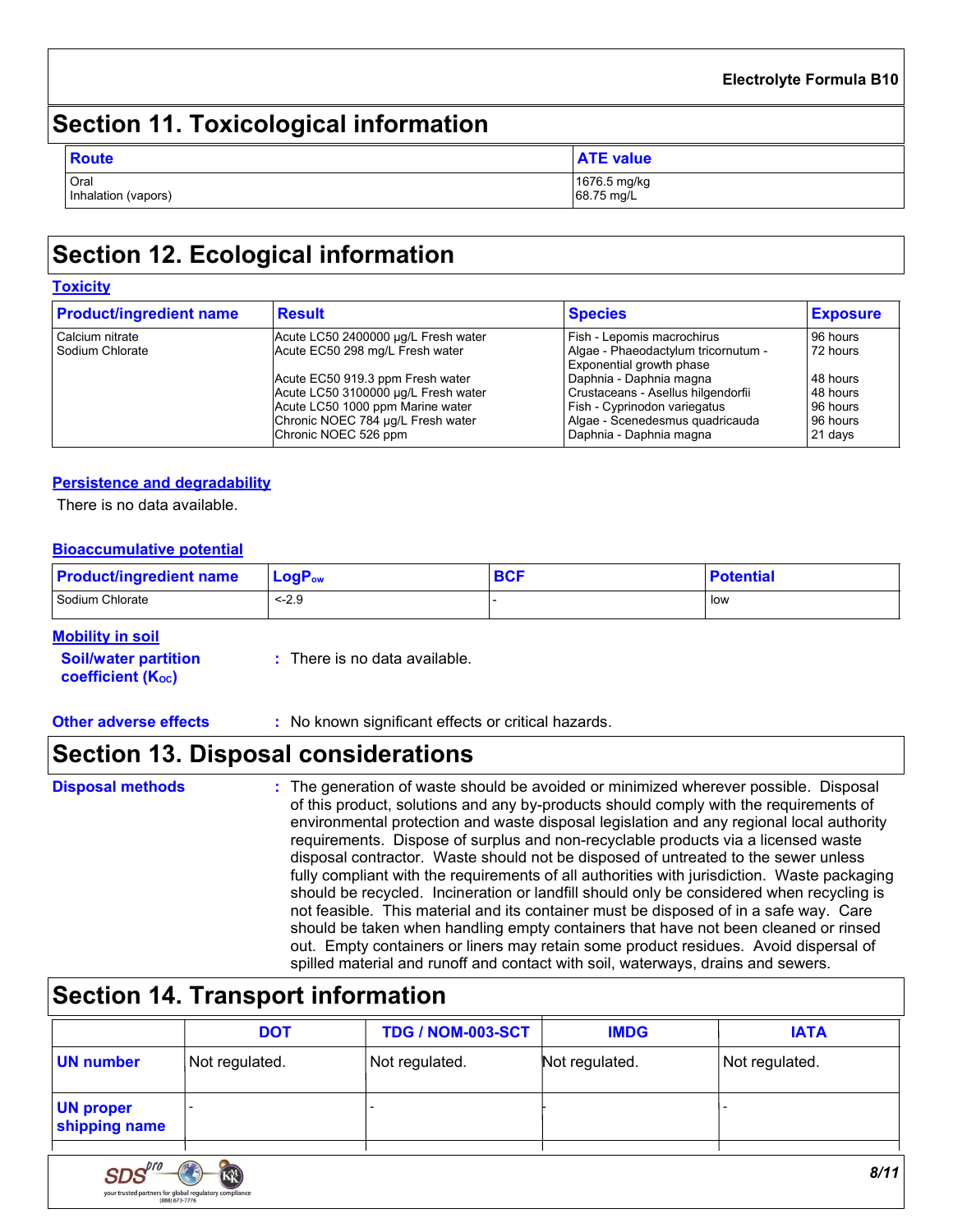### **Electrolyte Formula B10**

# **Section 14. Transport information**

| <b>Transport</b><br>hazard class(es) | -                        |                          |     |                          |
|--------------------------------------|--------------------------|--------------------------|-----|--------------------------|
| <b>Packing group</b>                 | I –                      | $\overline{\phantom{a}}$ |     | $\overline{\phantom{0}}$ |
| <b>Environmental</b><br>hazards      | No.                      | No.                      | No. | No.                      |
| <b>Additional</b><br>information     | $\overline{\phantom{0}}$ |                          |     |                          |

**AERG :** Not applicable.

#### **Special precautions for user Transport within user's premises:** always transport in closed containers that are **:** upright and secure. Ensure that persons transporting the product know what to do in the event of an accident or spillage.

**Transport in bulk according :** Not available. **to Annex II of MARPOL 73/78 and the IBC Code**

# **Section 15. Regulatory information**

| <b>U.S. Federal regulations</b>                                                   |                   |                                   |                       |                                                |                 | : United States inventory (TSCA 8b): All components are listed or exempted. |                                                 |
|-----------------------------------------------------------------------------------|-------------------|-----------------------------------|-----------------------|------------------------------------------------|-----------------|-----------------------------------------------------------------------------|-------------------------------------------------|
| <b>Clean Air Act Section 112</b><br>(b) Hazardous Air<br><b>Pollutants (HAPs)</b> | : Not listed      |                                   |                       |                                                |                 |                                                                             |                                                 |
| <b>Clean Air Act Section 602</b><br><b>Class I Substances</b>                     | : Not listed      |                                   |                       |                                                |                 |                                                                             |                                                 |
| <b>Clean Air Act Section 602</b><br><b>Class II Substances</b>                    | : Not listed      |                                   |                       |                                                |                 |                                                                             |                                                 |
| <b>DEA List I Chemicals</b><br>(Precursor Chemicals)                              | : Not listed      |                                   |                       |                                                |                 |                                                                             |                                                 |
| <b>DEA List I Chemicals</b><br>(Precursor Chemicals)                              | : Not listed      |                                   |                       |                                                |                 |                                                                             |                                                 |
| <b>SARA 302/304</b>                                                               |                   |                                   |                       |                                                |                 |                                                                             |                                                 |
| <b>Composition/information on ingredients</b>                                     |                   |                                   |                       |                                                |                 |                                                                             |                                                 |
| No products were found.                                                           |                   |                                   |                       |                                                |                 |                                                                             |                                                 |
| <b>SARA 304 RQ</b>                                                                | : Not applicable. |                                   |                       |                                                |                 |                                                                             |                                                 |
| <b>SARA 311/312</b>                                                               |                   |                                   |                       |                                                |                 |                                                                             |                                                 |
| <b>Classification</b>                                                             |                   | : Immediate (acute) health hazard |                       |                                                |                 |                                                                             |                                                 |
| <b>Composition/information on ingredients</b>                                     |                   |                                   |                       |                                                |                 |                                                                             |                                                 |
| <b>Name</b>                                                                       |                   | $\frac{9}{6}$                     | <b>Fire</b><br>hazard | <b>Sudden</b><br>release of<br><b>pressure</b> | <b>Reactive</b> | <b>Immediate</b><br>(acute)<br>health<br>hazard                             | <b>Delayed</b><br>(chronic)<br>health<br>hazard |
| Calcium nitrate<br>Sodium Chlorate                                                |                   | $10 - 30$<br>$5 - 10$             | Yes.<br>Yes.          | No.<br>No.                                     | No.<br>No.      | Yes.<br>Yes.                                                                | No.<br>No.                                      |

### **SARA 313**

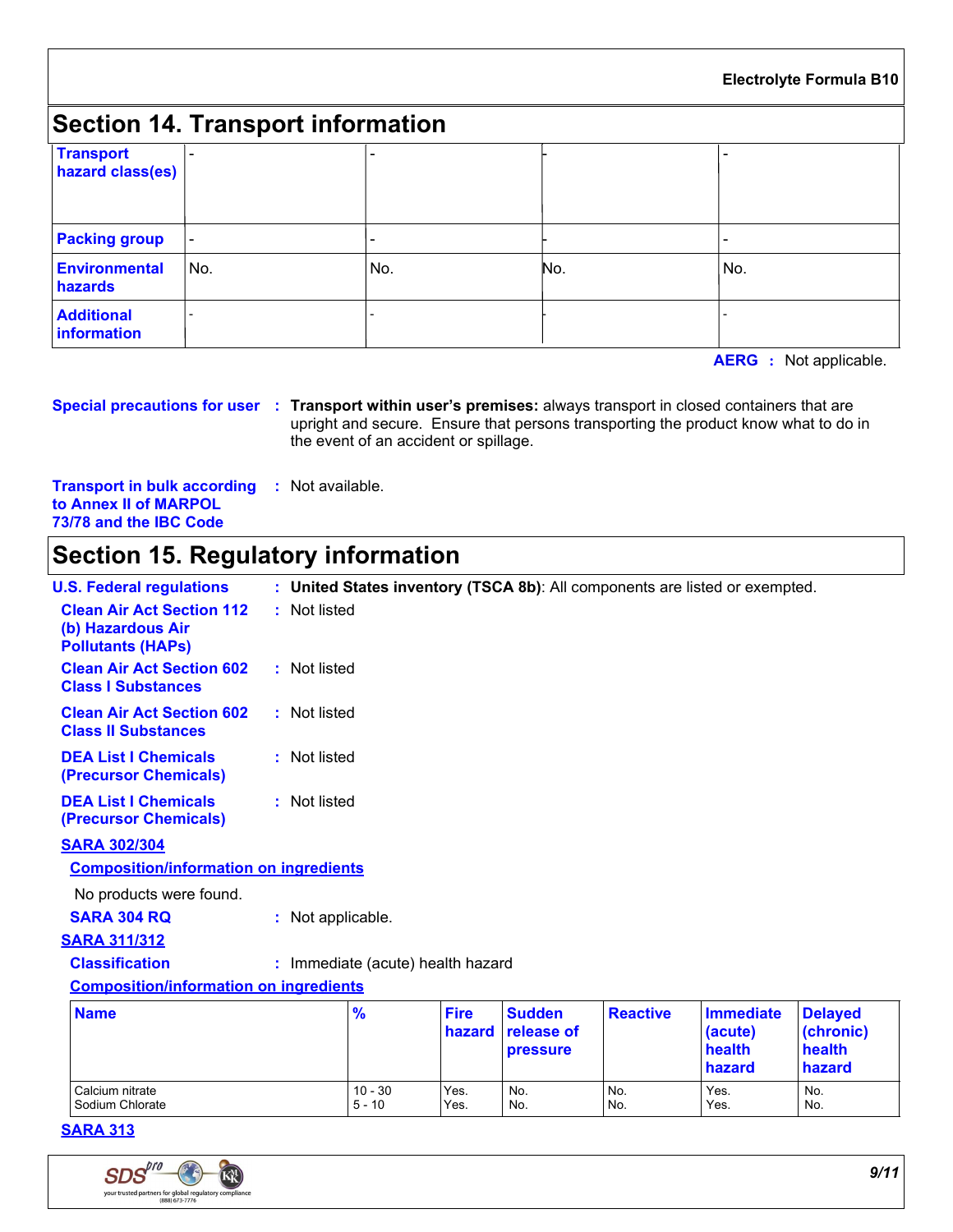### **Electrolyte Formula B10**

# **Section 15. Regulatory information**

|                                           | <b>Product name</b> | <b>CAS number</b> | $\frac{9}{6}$ |
|-------------------------------------------|---------------------|-------------------|---------------|
| <b>Form R - Reporting</b><br>requirements | Calcium nitrate     | 10124-37-5        | $10 - 30$     |
| <b>Supplier notification</b>              | Calcium nitrate     | 10124-37-5        | $10 - 30$     |

SARA 313 notifications must not be detached from the SDS and any copying and redistribution of the SDS shall include copying and redistribution of the notice attached to copies of the SDS subsequently redistributed.

### **State regulations**

| <b>Massachusetts</b> | : The following components are listed: Sodium Chlorate                  |
|----------------------|-------------------------------------------------------------------------|
| <b>New York</b>      | : None of the components are listed.                                    |
| <b>New Jersey</b>    | : The following components are listed: Calcium nitrate; Sodium Chlorate |
| <b>Pennsylvania</b>  | : The following components are listed: Sodium Chlorate                  |

### **California Prop. 65**

**WARNING:** This product contains less than 1% of a chemical known to the State of California to cause birth defects or other reproductive harm.

| Ingredient name | <b>Cancer</b> | <b>Reproductive</b> | No significant risk<br>level | <b>Maximum</b><br>acceptable dosage<br><b>level</b>        |
|-----------------|---------------|---------------------|------------------------------|------------------------------------------------------------|
| Methanol        | No.           | Yes.                | No.                          | 23000 µg/day (ingestion)<br>$47000 \mu g/day$ (inhalation) |

| <b>Canada</b>                |                                                        |
|------------------------------|--------------------------------------------------------|
| <b>Canadian lists</b>        |                                                        |
| <b>Canadian NPRI</b>         | : The following components are listed: Calcium nitrate |
| <b>CEPA Toxic substances</b> | : None of the components are listed.                   |
| <b>Canada inventory</b>      | : All components are listed or exempted.               |
| <b>International lists</b>   |                                                        |
| <b>National inventory</b>    |                                                        |
| <b>Australia</b>             | : All components are listed or exempted.               |
| <b>China</b>                 | : All components are listed or exempted.               |
| <b>Europe</b>                | : All components are listed or exempted.               |
| <b>Japan</b>                 | : All components are listed or exempted.               |
| <b>Malaysia</b>              | : Not determined.                                      |
| <b>New Zealand</b>           | : All components are listed or exempted.               |
| <b>Philippines</b>           | : All components are listed or exempted.               |
| <b>Republic of Korea</b>     | : All components are listed or exempted.               |
| <b>Taiwan</b>                | : Not determined.                                      |

# **Section 16. Other information**

### **History**

| Date of issue mm/dd/yyyy | : 06/01/2015                   |
|--------------------------|--------------------------------|
| Date of previous issue   | : 05/15/2012                   |
| <b>Version</b>           | $\pm$ 4                        |
| <b>Prepared by</b>       | : KMK Regulatory Services Inc. |